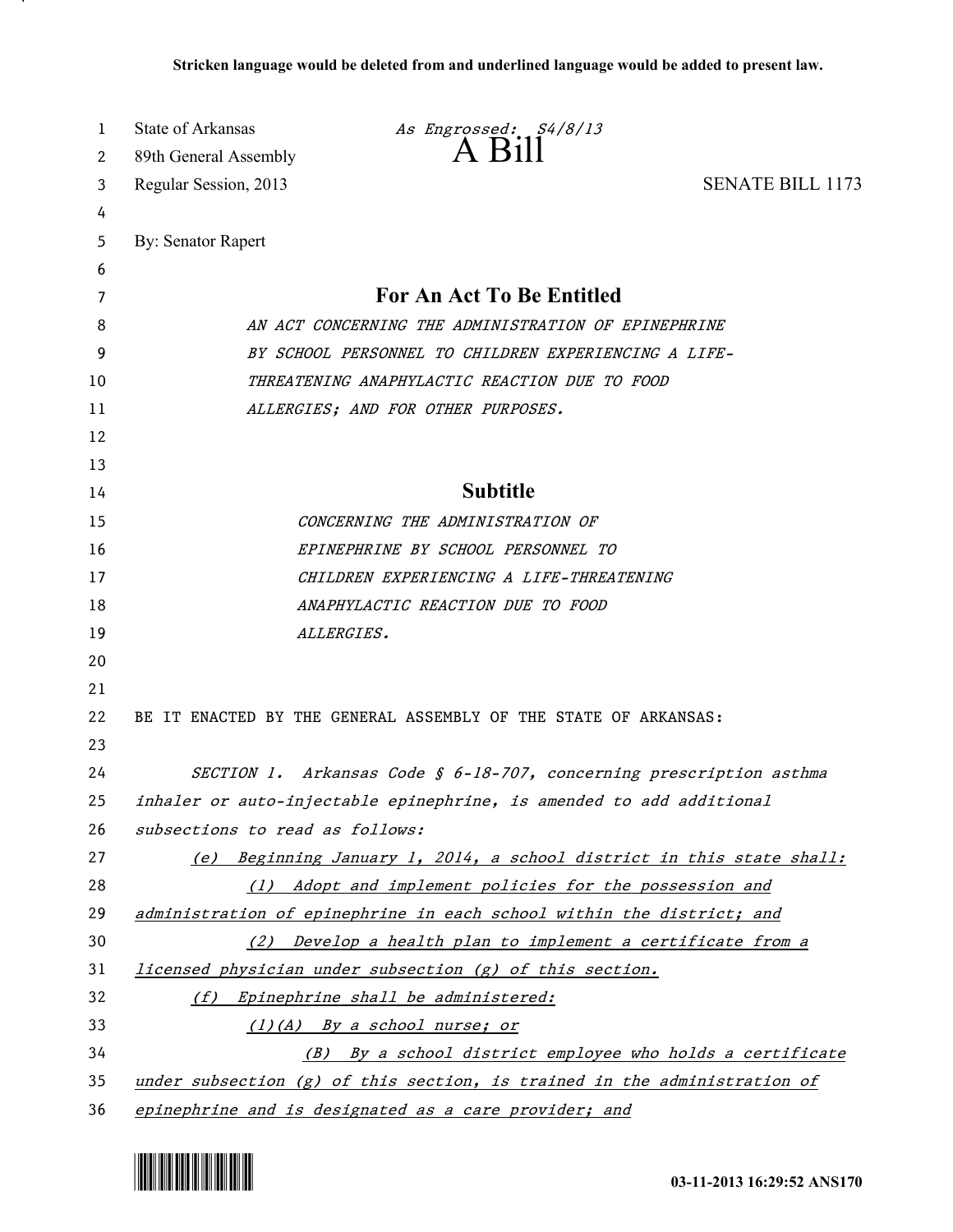| 1  | (2) To a student believed to be having a life-threatening                     |
|----|-------------------------------------------------------------------------------|
| 2  | anaphylactic reaction.                                                        |
| 3  | $(g)(1)$ A licensed physician shall issue a certificate under the Insect      |
| 4  | Sting and Other Allergic Reactions Emergency Treatment Act, § 20-13-401 et    |
| 5  | seq., authorizing a school nurse or a school district employee who is trained |
| 6  | in the administration of epinephrine to possess and administer epinephrine.   |
| 7  | (2) The certificate shall specify that specifies the                          |
| 8  | circumstances under which epinephrine may be administered.                    |
| 9  |                                                                               |
| 10 | SECTION 2. Arkansas Code § 17-87-103, concerning exceptions to the            |
| 11 | nurse practice act, is amended to add an additional subdivision to read as    |
| 12 | follows:                                                                      |
| 13 | (13)(A) The administration of epinephrine to a child or student               |
| 14 | believed to be exhibiting an anaphylactic reaction by a school district       |
| 15 | employee designated as a care provider in a plan developed under Section 504  |
| 16 | of the Rehabilitation Act of 1973, 29 U.S.C § 701 et seq., or the Individuals |
| 17 | with Disabilities Education Act, 20 U.S.C. § 1400 et seq., as each existed on |
| 18 | January 1, 2013, who has been trained by a licensed nurse employed by a       |
| 19 | school district or other healthcare professional to administer epinephrine to |
| 20 | a child or student believed to be having an anaphylactic reaction.            |
| 21 | (B) A school or school district shall obtain a certificate                    |
| 22 | from a licensed physician:                                                    |
| 23 | (i) Authorizing a school nurse or a school district                           |
| 24 | employee who is authorized and trained in the administration of epinephrine   |
| 25 | to possess and administer epinephrine; and                                    |
| 26 | (ii) Specifying the circumstances under which                                 |
| 27 | epinephrine may be administered.                                              |
| 28 | $(C)(i)$ A licensed nurse employed by a school district or                    |
| 29 | other healthcare professional shall train annually school district employees  |
| 30 | designated as care providers in a plan developed under Section 504 of the     |
| 31 | Rehabilitation Act of 1973, 29 U.S.C § 701 et seq., or the Individuals with   |
| 32 | Disabilities Education Act, 20 U.S.C. § 1400 et seq., as each existed on      |
| 33 | January 1, 2013, to administer epinephrine to a child or student believed to  |
| 34 | be having an anaphylactic reaction.                                           |
| 35 | (ii)(a) In a life-threatening emergency, a school                             |
| 36 | nurse or a school district employee designated as a care provider may         |

03-11-2013 16:29:52 ANS170